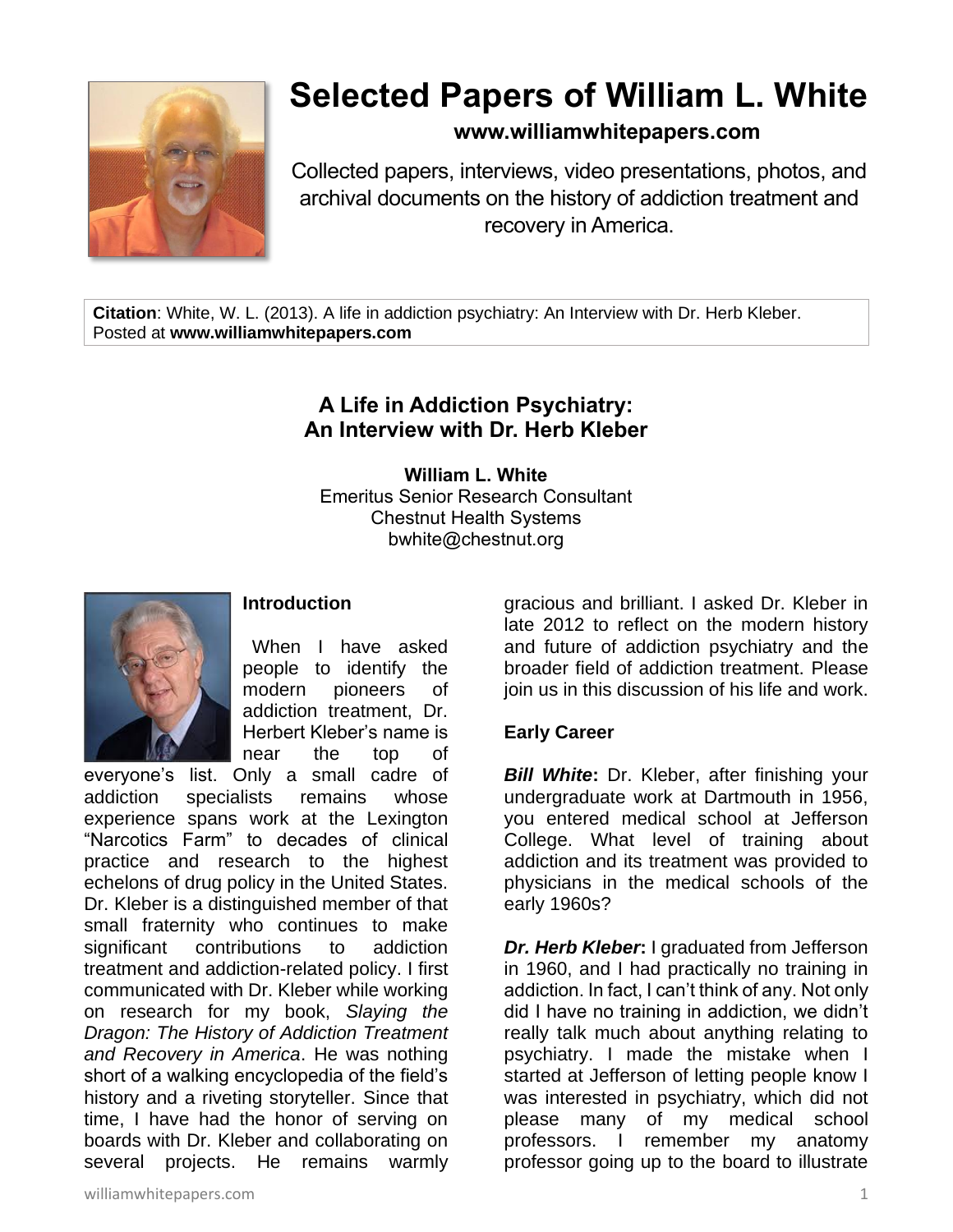some particular nerve or muscle and its importance to all the students except "Mr. Kleber, who is going into psychiatry, which raises the question of why he is even here." That was my freshman semester.

That was similar to my father's earlier response. He had dropped out of medical school in his first year, and so from the age of 10 on, I was somehow conditioned to be a doctor. I went to Dartmouth, and I was premed and then in my sophomore year, I called home one weekend and said, "Dad, I'm really not enjoying my pre-med courses. I'm planning to drop them and major in philosophy or literature" and my father said, "Well, you've been bar mitzvahed. You're past 13, it's your choice. I'll be up on the next plane." He came up that weekend, and we had a long talk and agreed that I would stay pre-med for the rest of the year and if I still wanted to do it, to give it up, I could do it with his blessing. And then I took my first psychology course and I said, "Okay. I'll go to medical school and be a psychiatrist." Of course, he never believed that I would follow through on that. He was delighted that I was going to continue on to medical school, but he was sure that I would give up on the idea of psychiatry. When I finished medical school, I went into a psychiatric residency and my father said, "I spent all this money to put you through college, through medical school and you're going to be a psychiatrist? You're not going to be a real doctor?" Unfortunately, he didn't really live to see what I accomplished.

*Bill White***:** How did you come to specialize in addiction psychiatry?

**Dr. Herb Kleber:** I trusted my government! When I finished medical school and entered into my psychiatric residency at Yale, they were drafting doctors out of residency programs to go to Vietnam. If, however, you signed up for either the military or the Public Health Service, they would let you finish your psychiatric training, or your medical training as the case might be, and you would then go in in your specialty. And so I talked to people at the Public Health Service to see if I could spend my two years at the National Institutes of Health (NIH). To make a very long story short, they said, "Well, go to NIH. See if they want you." I did, and they did, and so I was all set to go there. I was to begin in July of 1964, but in April of 1964, I got a letter from the Public Health Service saying, "We're looking forward to seeing you. You've been assigned to the Public Health Service Prison Hospital in Lexington, Kentucky." And I said, "Wait, wait, we had an agreement. I was supposed to go to NIH." And they said, "Well, call NIH and see if they still want you." So I called NIMH (National Institute on Mental Health) and they said, "Yes, we'd love to have you" and so I called PHS back and they said, "Well, that's fine. Tell them to send someone to Lexington in your place." Uh, they didn't want me that much. And so that's how I ended up at Lexington, which was really in those days the only place that you could learn much about addiction.

# **Lexington Days**

*Bill White***:** Could you describe the treatment at Lexington during your time there?

*Dr. Herb Kleber***:** To begin with, Lexington admitted addicts east of the Mississippi except for women, who came from all over the U.S. The facility in Fort Worth, Texas, took all male addicts west of the Mississippi. Lexington was a unique facility in that it was both a prison and a hospital. It had approximately 1,000 patients housed in facilities spread over 1,000 acres. It had its own farm and its own industries. About twothirds of the people were prisoners doing one to ten years and one-third were signed in voluntarily but could be more aptly described as "Pressure volunteers." They were under pressure from their medical boards, nursing boards, law boards, or some other coercive force. Many faced the bargain: "if you go to Lexington and stay there until they discharge you, we'll let you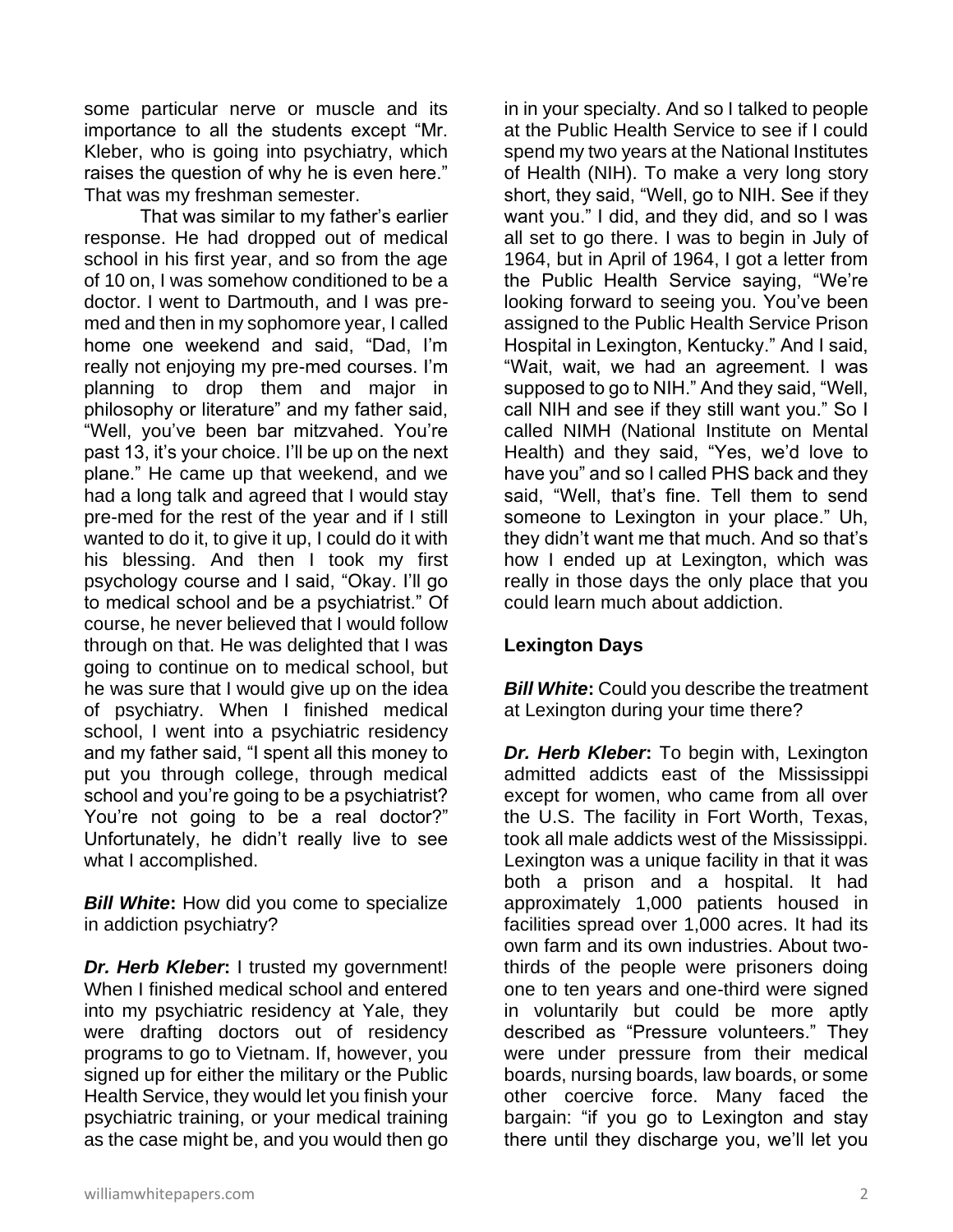keep your license. If you leave before they feel you're ready to leave, you'll lose your license." So you had this mixture living together, the volunteers and the prisoners, some of the best jazz players in the United States at the time.

There were three kinds of treatment. First and foremost, there was what was called "work therapy," i.e., you had a job, which could be on the farm, in the laundry, building furniture, or any number of other things. Everyone participated in that. Second, some had group therapy, and finally a very, very small number of people who received individual therapy. When I was at Lexington, I ran the Receiving Unit, which screened and detoxed all patients when they came in. The most common drug was opiates, and the most common method of detox was with methadone. We did have some barbiturate addicts who were detoxed using phenobarbital.

I quickly learned that a lot of the male patients volunteered for the laundry because the laundry was a great place to get yourself smuggled into the women's unit. The men would hide themselves at the bottom of the cart that would carry clean towels and sheets from unit to unit so they could get secretly wheeled into the women's quarters. That made the laundry a popular place to be. In fact, much of the disciplinary issues that came up when I was there involved male patients trying to get to the women's quarters in one way or another.

*Bill White***:** Now, during that period, almost anybody that came to be somebody in addiction treatment sort of came through Lexington in those days, right?

*Dr. Herb Kleber***:** Right. Jerry Jaffe, Marie Nyswander, George Vaillant, Everett Ellinwood, Fred Glazer, and numerous other notable addiction specialists had been there, but there were also people who made careers out of it at the Addiction Research Institute. The Institute began at Lexington in 1935 and was really the only place in the

United States doing research of that nature in addiction. Some of that talented and distinguished group included Abe Wikler, who did some of the classic studies on conditioning factors, Harris Isbell, Bill Martin, Nathan Eddy, John Ball, and Don Jasinski. I got interested in research through their influence and because I was not happy with the outcome in terms of how well patients were doing when they left treatment.

*Bill White***:** Had the follow-up studies of patients leaving Lexington started by the time you were there?

*Dr. Herb Kleber***:** Yes, George Vaillant had started his follow-up study. I was with Lexington from 1964 to 1966. He was at Lexington from 1963 to 1965, so he had begun his study. But even before George's study, there was some data suggesting that the post-treatment outcomes were very bad. Most of the people who went to Lexington, as high as 90%, relapsed within the first 30 to 90 days of their community reentry.

I was not terribly encouraged by the individual or group therapy I was carrying out at Lexington. When I was at Yale, in my residency, I had done some work on students who were using psychedelics. In fact, one of my earliest published papers (around 1965) was on the prolonged adverse reactions from students' use of hallucinogens. I got interested at that time in LSD therapy and thought that I would do a classic before-after study. If you looked at the literature at that time, it broke down into two groups. There were therapists who had had personal LSD experiences who were reported to get good group therapy outcomes and therapists who did not have past LSD experiences whose outcomes were reported to not be good at all. So I decided I would not take LSD, run a doubleblind group with an active e placebo (dexedrine) and track outcomes, and then I would have an LSD experience myself and then replicate the first study with a different group of individuals.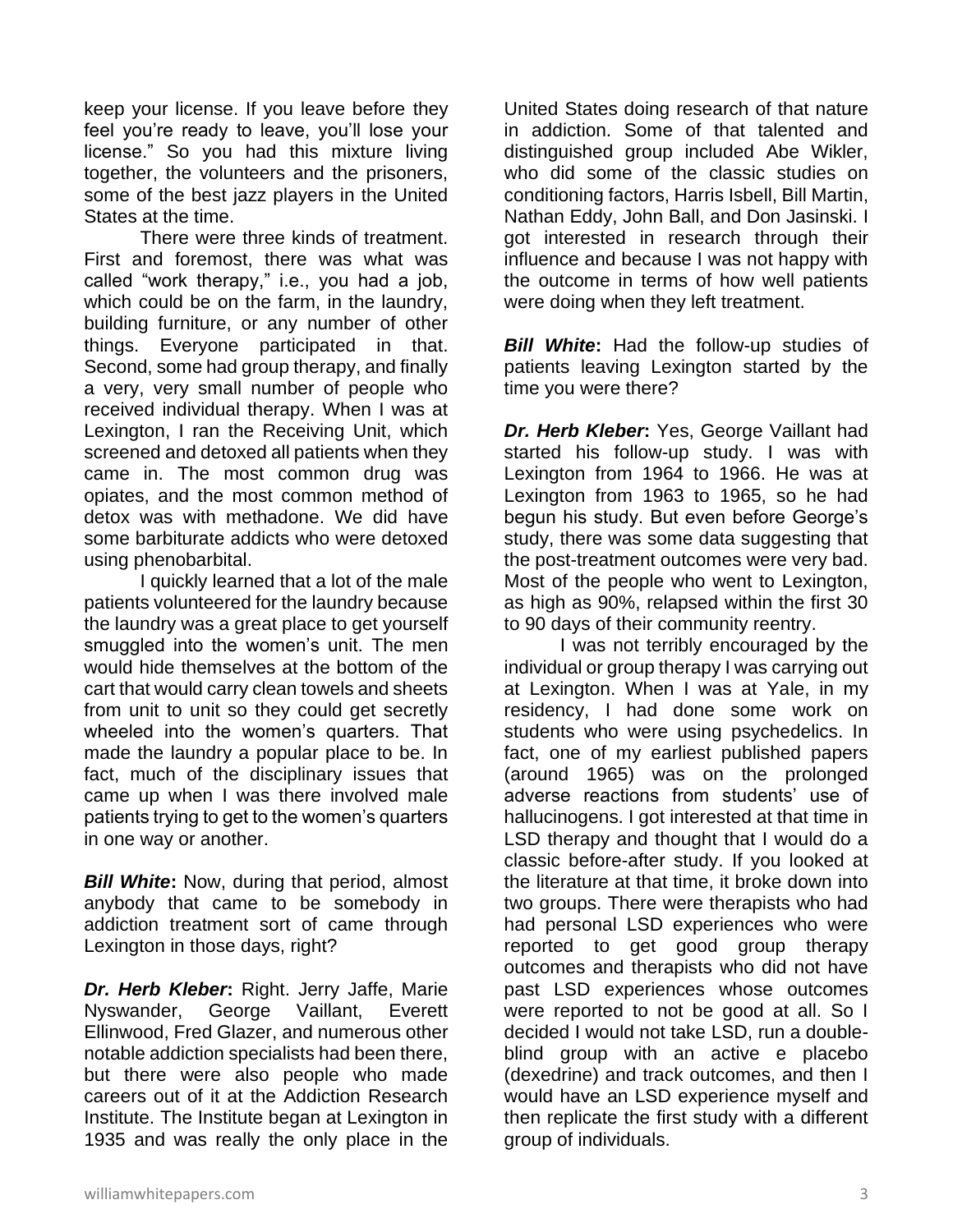As I was finishing that first group, Sandoz recalled the LSD. It had become a street drug, and they did not want to be associated with it. And so they asked those researchers who had LSD supplies to return them to Sandoz. I had enough that I could have taken it myself, but I no longer had a scientific reason for doing so. So I decided not to go ahead with that, and I returned the LSD. I did follow up with that first group with questionnaires gathered from the people where they lived in the housing units, or from the supervisors in the Work Unit, and in general, most of the people did not seem to change very much. I was not terribly impressed with the outcome of the study.

*Bill White***:** If you look back over your time at Lexington, were there lessons gained that influenced your later work?

*Dr. Herb Kleber***:** Oh yes. One, I learned that this was a very difficult group to treat. They were individuals who were there under pressure and were there either because they were prisoners or they were pressure volunteers, and they were not terribly interested in changing. Our job was to try and get them to change, and we didn't get very far with that. Two, I learned that the techniques then used in treatment were not very effective and that new approaches to treatment were desperately needed. Three, I also learned a valuable lesson from George Vaillant. I was having a difficult time getting permission to do the LSD study and asked George for advice. He said he had also had a difficult time getting permission for his studies until he got on the committee. I followed his example, and that's how I got permission to do the research.

#### **Yale University Drug Dependence Unit**

*Bill White***:** When you left Lexington, you went to Yale to start its Drug Dependency Unit. This was before NIDA and NIAAA were founded.

**Dr. Herb Kleber:** Yes, when I returned to Yale in 1966, I wasn't interested in treating addicts but everyone kept seeking me out addicts who wanted help, doctors who wanted someone to refer to, parents worried about their children. So in 1967, I applied to NIMH to continue my LSD research. (There was no NIDA or NIAAA then.) I remember Roger Meyer, who ended up as my NIMH project officer, saying, "Herb, it's an interesting proposal, but how do we know you're going to be able to get patients for this study? You have no addiction treatment going. Why don't you revise your grant and include state of the art treatment and research?" He wanted me to study treatment and then pursue my LSD research interests. I did the former and never got around to doing the latter.

**Bill White:** How would you describe the state of community-based addiction treatment in the late 1960s?

*Dr. Herb Kleber***:** Well, it didn't exist, and some people didn't want it to exist. My Yale department acting chair at that time, Ted Lidz, did not like the grant and did not want me to submit it. He said the \$500,000 a year for five years was too much money for a young faculty member and that he did not think the Department of Psychiatry should be treating addicts. His position was that if I wanted to treat addicts, I should join the School of Public Health. Fortunately, having learned from my patients at Lexington that there's always more than one way to get things done, I found out the key people on his executive committee and met with all five of them, one at a time. I asked if they had any family history of alcohol or drug problems and if they were concerned about the rising use of drugs by adolescents. The chair was out-voted five to one. So I applied for the grant and received it in 1968. By then, Vince Dole and Marie Nyswander had already begun methadone maintenance, so one of the things I started was a methadone program.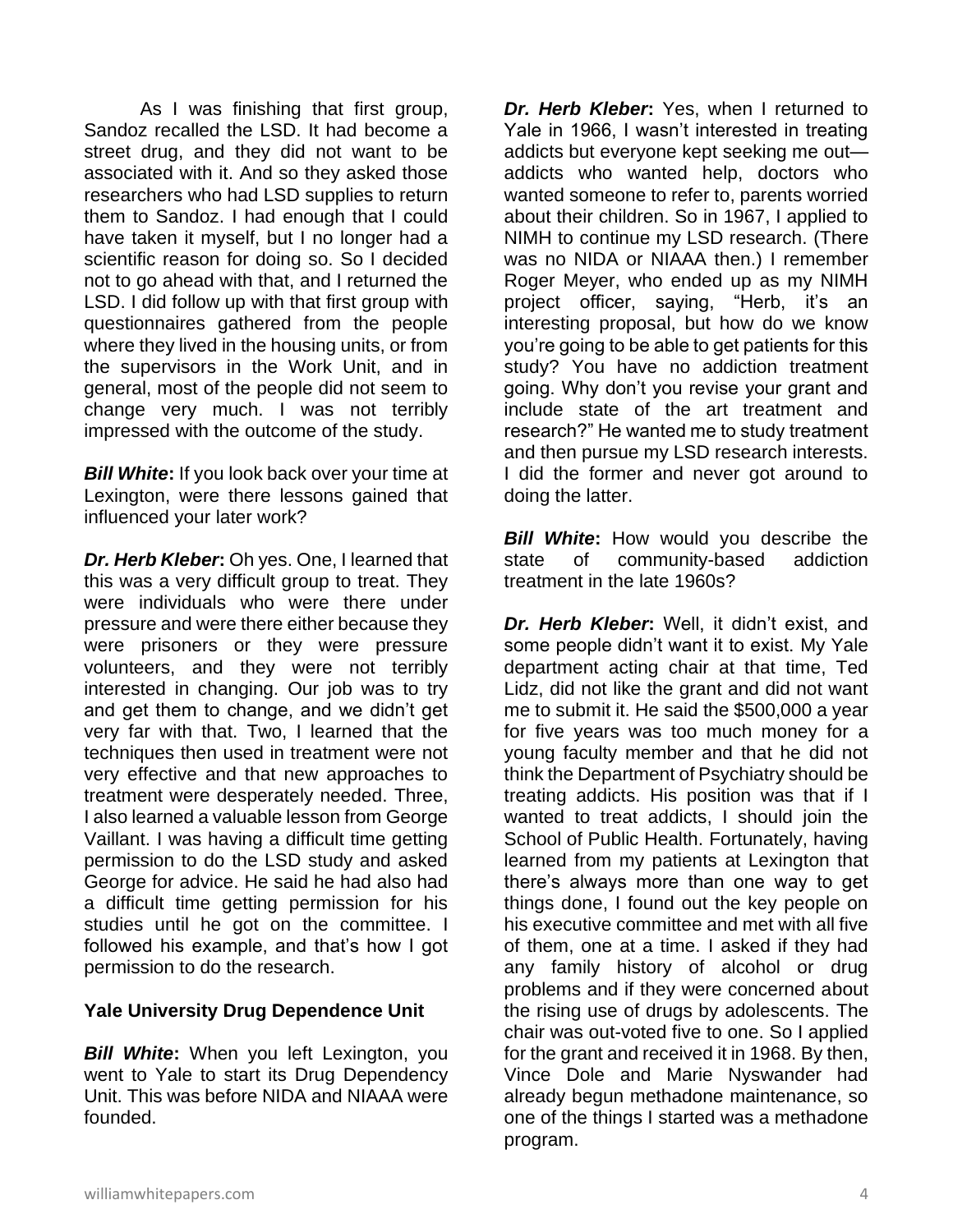*Bill White***:** I remember that Yale, Chicago, and a few other places were the first to develop multi-modality addiction treatment systems. Could you describe how communities accepted those early modalities and how those modalities perceived and related to each other?

*Dr. Herb Kleber***:** There were five of those early multi-modality systems, including ours in New Haven, Jerry Jaffe's in Chicago, Ray Knowles' in St. Louis, and Bill Wieland's in Philadelphia. It was a very turbulent period with a lot of community resistance. For example, the District Attorney in Philadelphia said that he would arrest any physician who prescribed methadone for the program. They didn't go that far in New Haven, but there were some difficulties, and these were not just limited to methadone treatment.

We worked with David Deitch, who headed the New York Daytop program (the earliest therapeutic community derived from Synanon). David had agreed to help us start a Daytop in New Haven as the first one outside of New York. They sent a small team of people, both staff and senior patients, to get things started. Then about three months later, Daytop in New York imploded. They fired David Deitch. I remember getting a call one night from a reporter saying, "Dr. Kleber, what's this I hear that there are 200 New York narcotic addicts heading for New Haven?" Since we were the only other Daytop around, a lot of the patients wanted to stay with the staff they were familiar with, so they came to New Haven. The facility that we then had only accommodated twelve to fifteen people so we quickly scrambled to get as many volunteers as we could to house them in their own homes. I had people living in my house until we finally could find a facility.

I guess we were more accepting than in Philadelphia; at least no one threatened to arrest my doctors. I was fortunate enough to recruit some very good staff. Our initial programs included methadone detox and

maintenance, residential care at Daytop, an adolescent outpatient program, and a street storefront facility run by recovering addicts who had been patients of mine at Lexington. The overall program expanded from that base. When it was clear the outpatient adolescent program didn't work, we went into an adolescent day program, then an adolescent residential program and then we started a vocational program. We kept adding as we needed to become the fullfledged program that could meet the needs we were encountering. We also set up a good research facility that tried to look at what we were doing and see whether it was having any effect.

*Bill White***:** This was also a time where there was a great hostility between TCs and methadone maintenance programs. Was that the case in New Haven?

*Dr. Herb Kleber***:** Not as bad as elsewhere because of our central command structure. We even set up a central intake, staffed by representatives of each program, that would decide which program you went to. But elsewhere it was bad. I remember going to early conferences and when someone would get up and speak about TCs, the methadone people would walk out. When methadone advocates spoke, the TC people walked out. It was much as you have described in your articles. Nothing much had changed.

*Bill White***:** I seem to also recall you referencing some interesting interactions with the Black Panther Party during this early period.

*Dr. Herb Kleber***:** Yes. They were not happy with what we were doing. They threatened to burn down our facilities because they felt what we were doing was not of ultimate good for the ghetto. In their view, all we were doing was putting a Band-Aid on the problem of addiction because we were not addressing problems of racism and discrimination in such areas as housing and employment.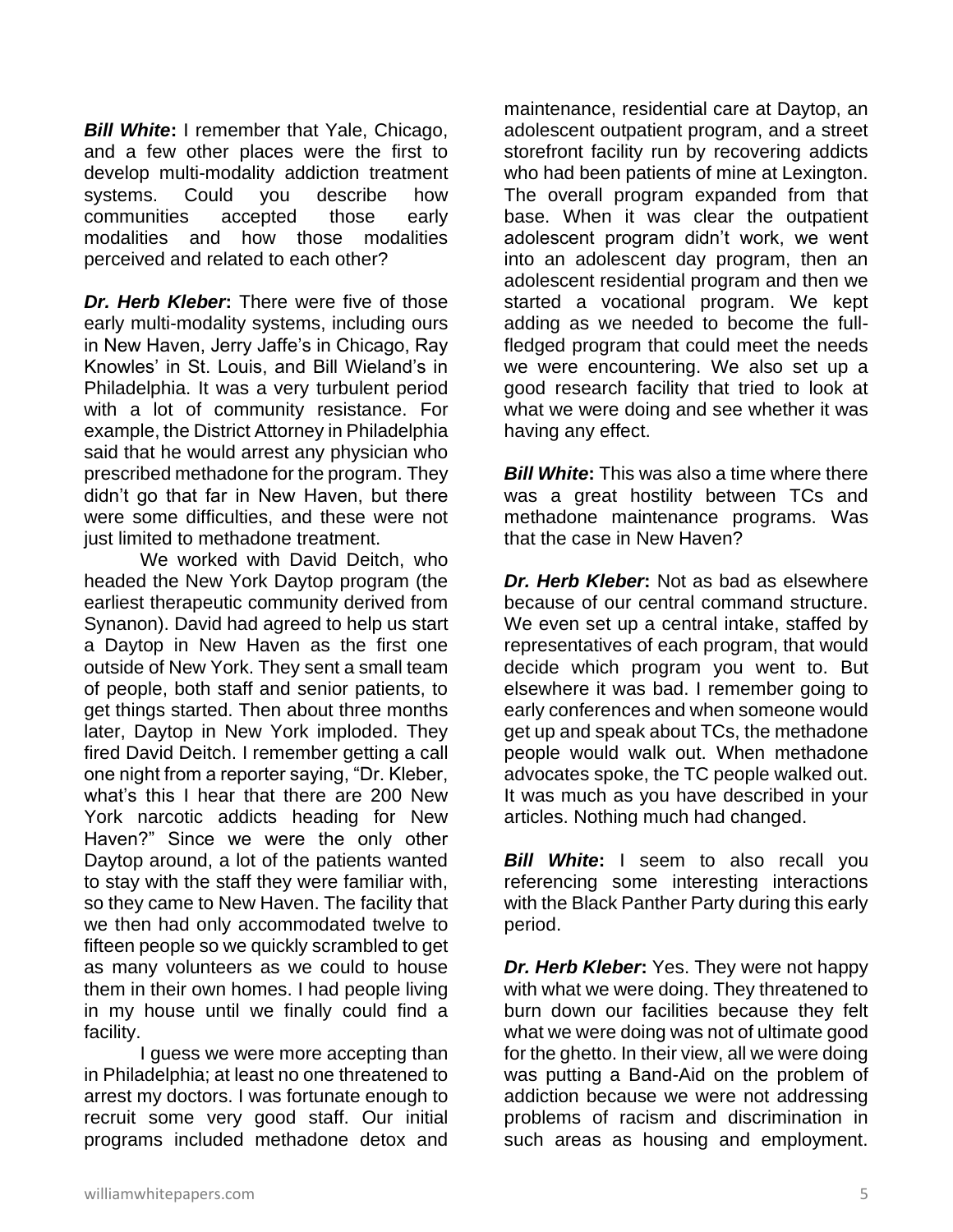Needless to say, we did not close, and our facilities were not burned down.

# **Early Research Activity at Yale**

*Bill White***:** A number of clinical breakthroughs emerged from your clinical work and research during these years. Could you describe some of that early research and some of those early innovations?

*Dr. Herb Kleber***:** Sure. As noted, we started with an outpatient adolescent program, and when that wasn't enough, we added a day program. We found, however, that what we were providing by way of psychosocial support wasn't enough. Too many of our patients were relapsing in the hours they were not with us at the program. That's when we first began to use narcotic antagonists. The only one available at that point was naloxone—a short-acting, poorly absorbed oral antagonist that we gave in dosages of 800 milligrams orally a day, over 800 times the amount needed I.V. to reverse an opiate overdose. That provided an 18-hour blockade effect that was just enough to get our patients back to us heroin-free the next day. Then we tried cyclazocine, which was a mixed agonist-antagonist, but it had a number of adverse side effects. Then we started using and evaluating naltrexone around 1972.

The original manufacture of naltrexone was bought by DuPont, who saw no future in naltrexone, so they decided to close it down. But having learned a few things from my Lexington days and my work with addicts, we contacted people we knew at the *New York Times* and *The Washington Post*, and we scheduled a press conference for three weeks hence, in which we would label DuPont a "war profiteer." Our argument was that DuPont was making large profits on what they were selling to the military in Vietnam but that our poor brave soldiers were coming home addicted to narcotics while DuPont was putting profits ahead of treating these individuals. We sent a copy of

the letters to DuPont, and a week before the press conference, they caved and agreed to keep making it. We were able to continue our naltrexone treatment and research.

*Bill White***:** One of your early interests—I'm thinking of a paper you did with Charles Riordan—was that of harm in the name of help within the history of addiction treatment.

*Dr. Herb Kleber***:** That collaboration with Charlie grew out of our research in 1978 at Yale on the use of clonidine in the management of opiate withdrawal. This was led by Mark Gold, who was just finishing his psychiatric residency at Yale and who is now Chair of Psychiatry at the University of Florida. Mark, Gene Redmond, and myself found that clonidine, which was on the market as an anti-hypertensive, was effective in treating the symptoms of opiate withdrawal. Clonidine is an alpha-2 adrenergic agonist, and our theory was that a lot of the symptoms in withdrawal came about from over-activity of the locus *coeruleus.* What the clonidine did was fool the locus into believing there was already enough adrenaline on board so it would markedly decrease it, which treated about 80% of the withdrawal symptoms. It wasn't perfect, but it was reasonably effective. (The theory behind clonidine's mechanism of action came from George Aghajanian at Yale.) As part of that work, Charlie and I reviewed the historical study of opiate detoxification. That was where this discovery of the long history of harm in the name of help originated. Our history of opiate withdrawal built on the work that Kolb and Himmelsbach had done earlier at Lexington. They found that at the turn of the century, detox was considered cure. If you relapsed, it was because you lacked moral integrity.

Some of the techniques used in withdrawal were absolutely horrendous. In one paper using bromide sleep treatment, 2 out of the 10 subjects died, and the conclusion was you should only use it in well selected patients. And my thought was, who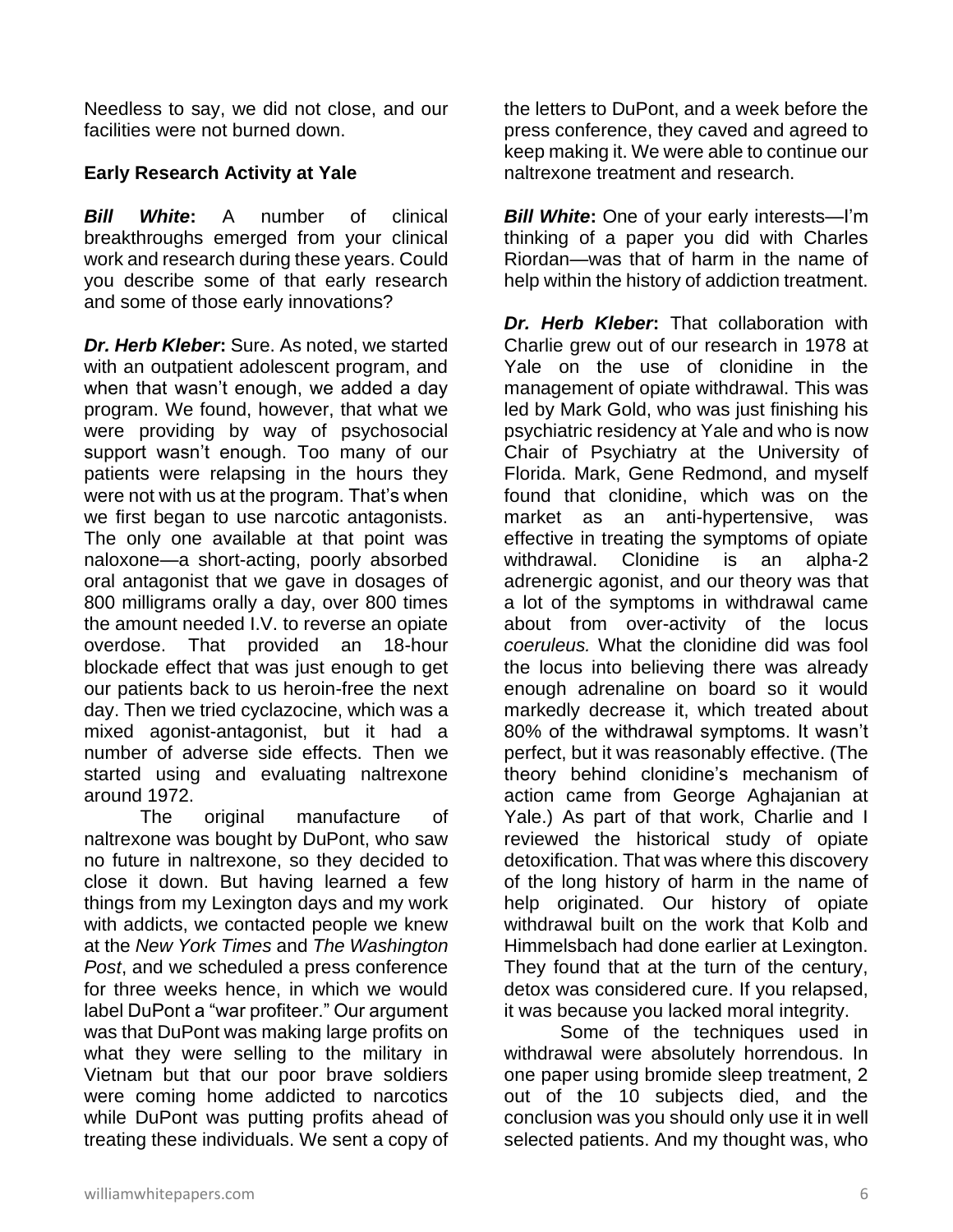do you select, your brother-in-law whom you don't like, or what? There was another one, I think it was scopolamine, where the advice was to only use on the first floor of the hospital with a strong attendant constantly present because people were becoming psychotic and falling or jumping out of the window. Or sodium thiocyanate where patients became wildly delirious and psychotic, with psychosis lasting up to two months. There are a number of studies like that one, each perhaps worse than the other. And the relapse rate was very high, which led then to the opening of the maintenance clinics around 1914, where either morphine or heroin was given to confirmed opiate addicts. They didn't have any long-acting opiates at that time for effective maintenance. The clinics closed by 1925 under pressure from law enforcement. The then predecessor of today's Drug Enforcement Administration (DEA) began to prosecute doctors who continued to prescribe opiates to addicts, and my memory is that between 1925 and 1940, there were 25,000 doctors arrested for such practices, with about 10% of them sentenced to prison. The rationale for closing the maintenance programs was that they didn't lead to abstinence—a similar complaint one hears today about methadone and buprenorphine maintenance.

#### **Training Physicians in Addiction Medicine**

*Bill White***:** During your Yale years, you were also teaching. Did you see education of physicians and psychiatrists about addiction advancing during those years?

*Dr. Herb Kleber***:** Oh yes. Our division opened in 1968 and by 1989 when I left, we had over 750 patients maintained on methadone and a total of over 1,000 in treatment. We had a large Naltrexone program. We had our own adolescent therapeutic community. We had an adult therapeutic community. We had all sorts of ancillary programs and a lot of research going on, psychological, pharmacologic, and epidemiologic. We had a wonderful group of young faculty, including Tom Kosten, Rich Schottenfeld, Bruce Rounsaville, Kathy Carroll and Stephanie O'Malley. They were exciting people to work with, and I would probably still be there if I hadn't gotten this offer to join the federal government in 1989. The physicians being trained at Yale had the opportunity to do important work. We did some of the earliest research on Naltrexone. Right before DuPont took naltrexone to the FDA in 1984, they discovered that no one had ever done the study to see if you got tolerant to the antagonistic effects. No one had bothered to study the long-term antagonist effects of Naltrexone. So we quickly mounted a study. We brought doctors who'd been on Naltrexone for a couple years (as part of their treatment for narcotic addiction) into our laboratories, and we studied their responses to doses of narcotics and naltrexone. We published a paper confirming that you did not get tolerant to the antagonist effects of Naltrexone. Bruce Rounsaville did important studies on psychological aspects, including dual diagnosis, as well as several follow-up studies. Tom Kosten was forever pursuing different pharmacologic techniques of treatment. We also were one of the first research centers to study cocaine in 1982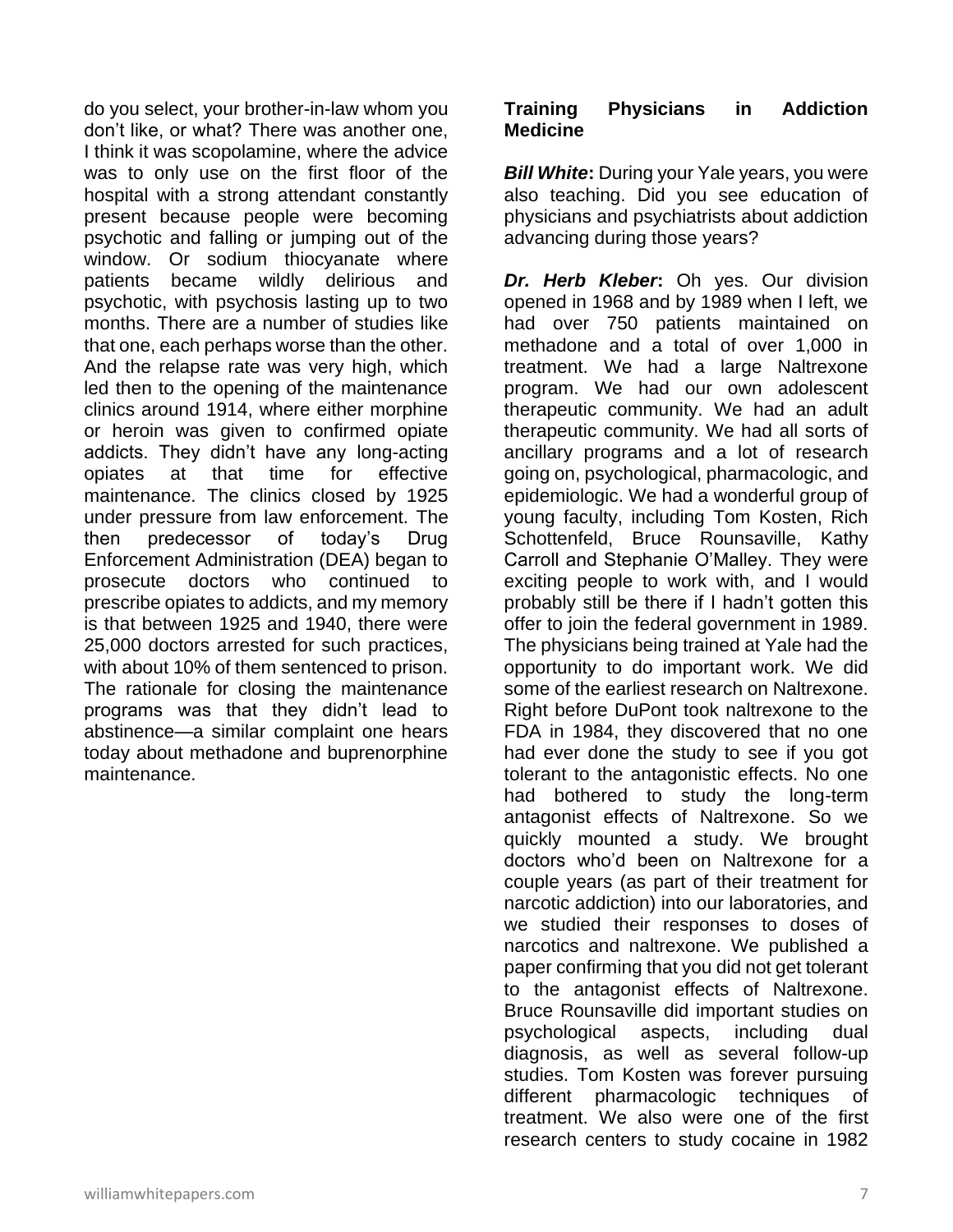with the leadership of Frank Gawin and Tom Kosten. We developed in the early 1980s rapid opiate detox, combining naltrexone and clonidine, under the leadership of Dennis Charney.

*Bill White***:** You must be quite proud of such a distinguished group of researchers coming out of Yale during your tenure that went on to contribute to the field for years to come.

*Dr. Herb Kleber***:** We were very fortunate. We had a very good program, and it attracted Yale students. We taught a lot in the medical school and in the residency, and we were able to interest people in making a career in addiction treatment and research. Kathy Carroll, for example, came to me in 1986 needing a thesis topic. I had just come from a NIDA conference on relapse prevention, and I still had all my material from the meeting. I gave them to Kathy and I said, "This is a great area for you to get involved in," and she became one of the world's experts on relapse prevention, CBT, and related methods. Our administrator, Roz Liss, started with our Yale program in 1968 and was one of the key persons holding the unit together and getting the work done.

*Bill White***:** Another of your milestones at Yale was APT Foundation.

*Dr. Herb Kleber***:** I started APT, which stands for the Addiction Prevention Treatment Foundation, in 1970 or 1971. One of the grants we were applying for required a match, and neither Yale nor the State of Connecticut was interested in putting up the match. So I went to movers and shakers in New Haven, including the major Italian, Irish, Jewish, Black, and Puerto Rican leaders. I told them what I was trying to do and said, "I know you may be too busy to serve on this foundation board, but I would appreciate it if you could name somebody that would serve on the board so that when they vote, I know they're speaking for you." And all of them said, "I'll serve."

That was a very important lesson for me about how to involve the community. Support from those leaders became very useful when everyone from the Black Panthers to Yale wanted to shut down methadone treatment. Yale leaders were afraid that if the Feds would cut back on their funding of methadone, the university would be put under pressure to make up for the withdrawal of funds. I met with the key people at Yale and I said, "Well, I'm a loyal Yale faculty member and so when 5,000 angry citizens march on the university, I will be out there with them saying, "Don't burn that building. That's the President's house." Well needless to say, we did not close the program and the President's house did not burn, but there was continued resistance due in part to the fact that at one point, APTF had more grants than we did through Yale, which meant that Yale was losing a lot of overhead. We had four or five million a year in APTF grants going through NIH and so they said, "You know, we'd like you to close APTF." I said, "I don't know why you're talking to me. I don't run APTF. I don't get any money from APTF. I'm an unpaid consultant to the Foundation. If you want to talk to APTF, you should talk to the editor of the newspaper, the head of the bank, et cetera." And as you can gather, APTF did not close. Those background experiences were all very important when I think about getting into the federal government and what needed to be done at a community level to generate support for addiction treatment.

*Bill White***:** Did your presence at Yale also constitute a challenge to prevailing psychiatric practices of that era?

*Dr. Herb Kleber***:** Yes it did. I recall being asked to do grand rounds at the Yale Psychiatric Institute, which in the 1970s was one of those very expensive, long-term psychiatric facilities. It was headed then by Ted Lidz. In the 1970s, they were still using psychoanalytic techniques. The case they presented to me was of a sixteen-year-old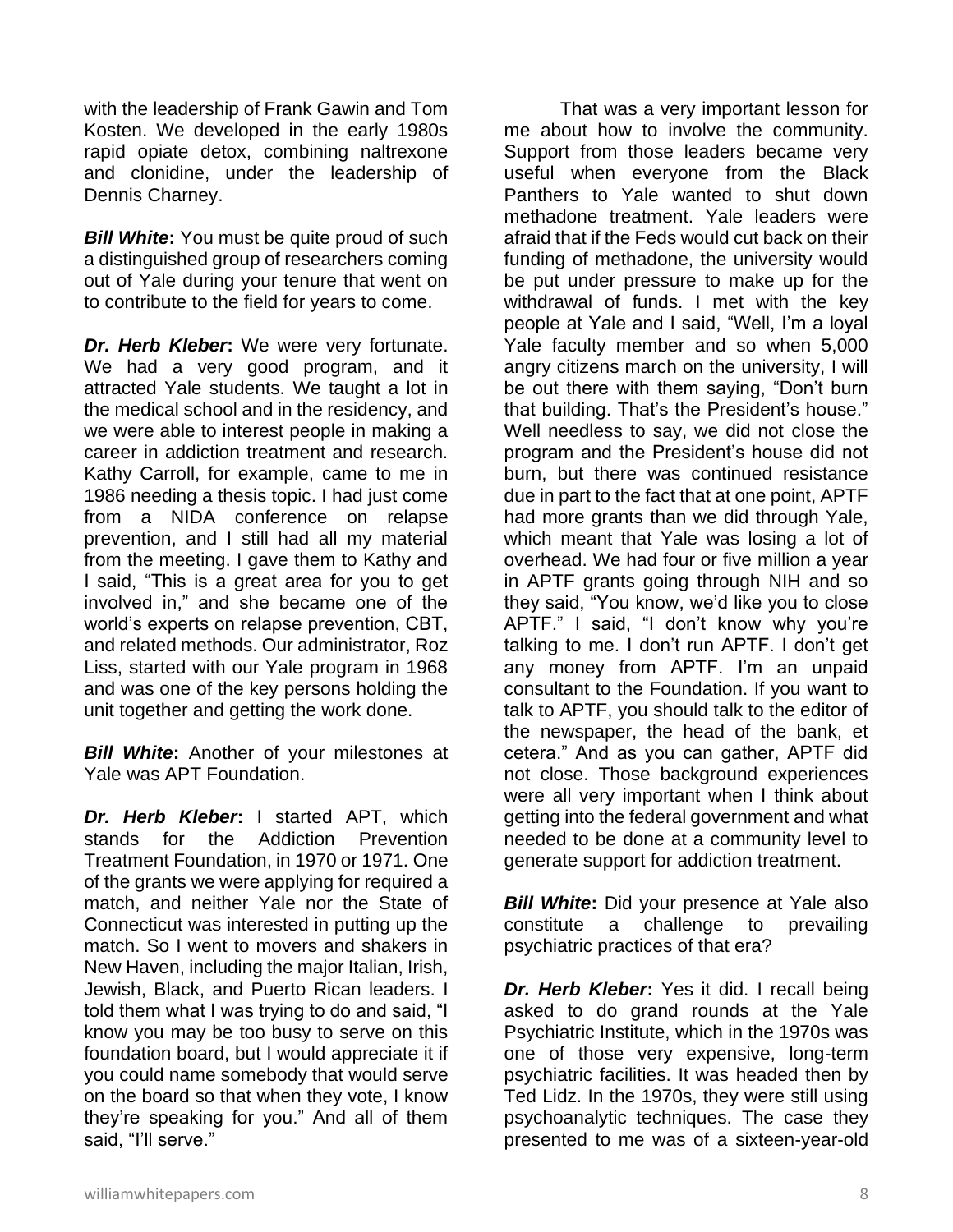girl who was hospitalized there because of her LSD use. The resident presented the case, and I then interviewed the young woman and then she left the room, and I turned to the group and I said, "This is malpractice. It should be reported. You have been treating this young lady for six months and you heard me ask her if she's still doing LSD and she said, 'Yes' and if she's still smoking marijuana and she said, 'Yes,' she does it almost daily. She gets it from other people who go out on pass and you've done nothing about it." And the head of the Institute said, "Dr. Kleber, you don't understand the nature of what we do. We need to let people act out so that we can deal with it." I said, "How can you deal with it? You didn't even know she was doing it." When the resident presented the case, there was no mention of her doing drugs. They didn't know until I asked her. Needless to say, I was never invited back. At that time, psychoanalytic theory was still very important, but that's not psychoanalytic theory; that's just poor practice.

#### **The Office of National Drug Control Policy**

*Bill White***:** In 1989, you received an invitation to become the Deputy Director of Demand Reduction at the White House Office of National Drug Control Policy. How did this opportunity arise?

*Dr. Herb Kleber***:** I had gotten divorced in 1986 and a year or two later, I had met a young woman who was a professor of psychiatry at Johns Hopkins, Marian Fischman, who had done some of the pioneering cocaine research. We had started one of those long-distance commuting relationships. She would come to New York on weekends or I would go down to Washington or Baltimore. Then I get this call out of the blue from Bill Bennett's staff. He had just been confirmed as the new drug czar—a position created in the waning days of the Reagan presidency. When Bush

became President, he was not terribly interested in it, but Congress was. Bennett's staff called me and told me about the office, which I'd never heard of, and asked if I'd be willing to apply for the job of Deputy for Demand Reduction. And with the arrogance of a Yalie, I said, "I'm very busy. I'm not sure that I could come down to Washington for an interview and besides this, I'm leaving this Saturday for a meeting in Hong Kong"—a meeting Marian and I were planning to attend. His staff said "Well, look, he's gonna be in New York in two days. Would you be willing to go to New York and meet him there?" And I said, "Sure." So I went to New York and I met with Bill and his staff, and it was about a two and one-half or three hour meeting. The next day, I got a call offering me the position.

Marian was opposed to my taking the position because the salary was just a little bit more than my alimony. Between my alimony and social security and paying for rent and food and all of that in Washington, there was no way I was going to be able to live in Washington. I ended up going into debt for \$200,000 via a bank loan. So I told the government people that I really needed to think about it and that I would call when I got back from Hong Kong. So Marian and I talked about it the whole plane trip over, and we agreed it could be interesting. So, I called and accepted the position. I found out later, by the way, that the person who had nominated me was someone I had never met—the wonderful New York Senator, Patrick Moynihan. He knew of me because whenever his staff had any questions about addiction, they would call me. The position required Presidential nomination and Senate confirmation.

*Bill White:* Now, what are your most vivid recollections of your work at ONDCP and what that experience was about for you?

*Dr. Herb Kleber***:** Well, I first learned that it wasn't so easy to get the job. The parents movement was well under way at that time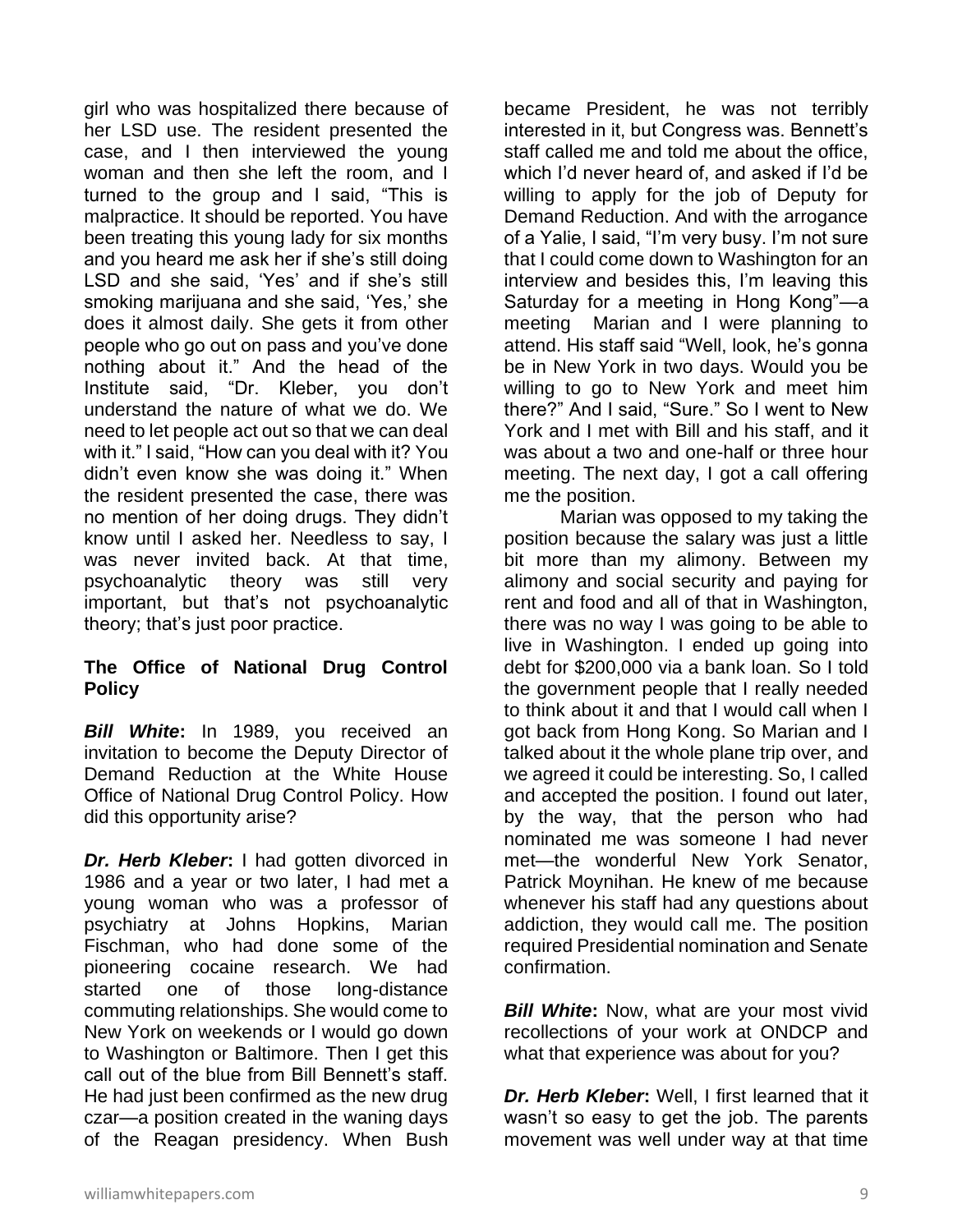and one group, Pride, was hoping to get one of their own named for that position. So they tried to use their influence to block my nomination. They sent all sorts of letters to the White House saying that I was the wrong person. I was too liberal. I was in favor of medications, etcetera, etcetera. But other community folks countered that with a deluge of letters of support sent to the White House as well as scientific societies so that President Bush finally said, "Okay. We'll nominate him." So needless to say, my experiences in dealing with diverse communities and groups without compromising my own principles were something I took with me into the White House. When I got there, I also learned that there are some very important mottos that I could rely on. The key motto in Washington is, "We'll double-cross that bridge when we come to it." Or, "in Washington, where there's smoke, there's mirrors" or Peggy Noonan's classic remark, "In Washington, if you want a friend, get a dog." I had to learn the culture of Washington and how to get things done in Congress.

#### **Bill White:** Any other recollections?

*Dr. Herb Kleber***:** I recall that in the waning days of the Reagan presidency, he held a White House Conference for Drug-free America, and Pride was very active at that meeting. One of the things they had done at that meeting was to demand an investigation of NIDA because it favored methadone and was supporting methadone-related research. The meeting came out in opposition to methadone. So, one of the earliest things that we did at ONDCP was to issue a White paper on treatment in which we reviewed all the different types of treatment including pharmacologic approaches, psychological approaches, etcetera, and pointing out the strengths and the weaknesses for all of them. And we said, "Methadone can be a very important contribution to a comprehensive drug treatment program."

At this same time, we fostered the development of local community groups around the whole problem of drugs. The key person was Sue Rusche from Atlanta. She had been one of the key people that opposed Pride when Pride tried to block my nomination. She founded National Families in Action, which started family groups in communities all across the country that did some very wonderful work.

*Bill White***:** How was ONDCP structured while you were there?

*Dr. Herb Kleber***:** Bill Bennett was the overall director. Then there was John Walters, the Chief of Staff, and then there were three deputies. I was the Deputy for Demand Reduction. There was Stan Walters, the Supply Deputy, who had been the head of the U.S. Marshals and Reggie Walton, who was a federal judge and was the Deputy for State and Local Affairs. We divided the Demand Reduction division into an Assistant Deputy for Prevention (Donna Rigsby) and an Assistant Deputy for Treatment (Phil Diaz). These people knew the communities, and they knew what was going on at HHS.

A major problem I encountered was that the chief of staff did not want us meeting with any members of Congress without his permission and without one of his staff present. And I thought, "Hell, if I followed those kind of rules, I'm not gonna get any work done." So, I would quietly go behind their back and get X done by meeting with so-and-so." There were a number of significant accomplishments the Office made while I was there but that would take a whole chapter to describe the local, national, and international contributions. A small domestic example was revamping the major data sources. Monitoring the Future at the University of Michigan was started in 1975 but only surveyed 12<sup>th</sup> graders. We expanded this this mandate to include  $8<sup>th</sup>$ and 10<sup>th</sup> graders so we could see what was going on at the younger ages. The National Household Survey was done very three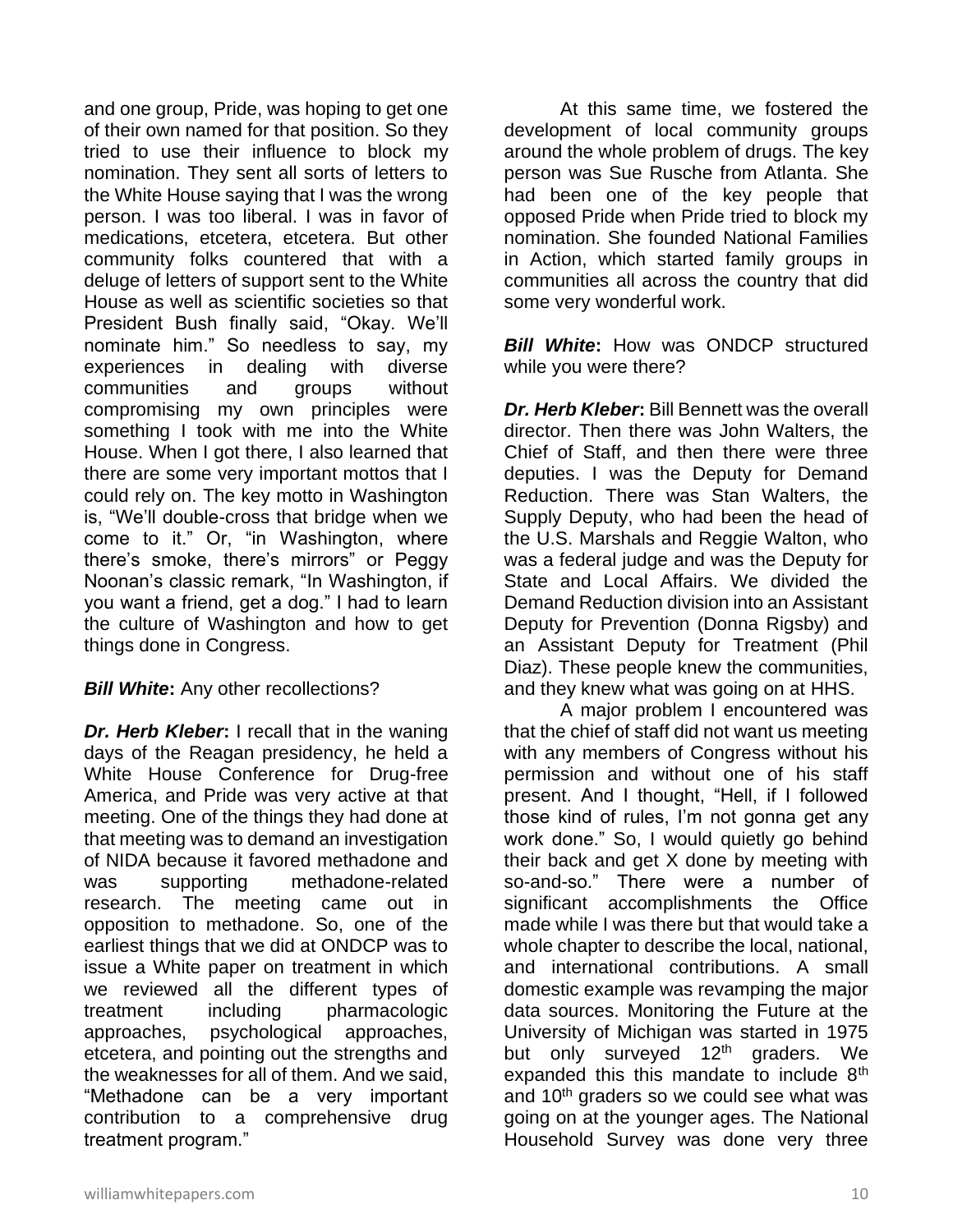years and had a relatively small number sampled. We made it yearly and markedly expanded the size to get a better national picture.

#### **Columbia University Division of Substance Abuse**

*Bill White***:** When you left ONDCP, I believe your next step was to found Columbia's Division on Substance Abuse.

*Dr. Herb Kleber***:** That's correct. The Division began in July of 1992, six months after I arrived. When Marian came here from Hopkins, she brought with her two colleagues, Richard Foltin and Suzette Evans, and we also hired a psychiatrist, Frances Levin, who had been trained in addiction at the University of Maryland. So that was the original core group: the five of us, plus Ned Nunes, who was here for years but was not really full-time in addiction. He was primarily in the Depression Unit. These five positions were part of my dowry from Columbia to start the division. And then we started writing grants as we figured out what we wanted to do. Marian replicated her human behavioral laboratories, and Fran Levin, Ned Nunes and I began the focus on clinical research. Our first grants enabled us to set up a training center that included an addiction fellowship program and established a center for medication development. Both of these programs are approaching their  $20<sup>th</sup>$  year. This funding from NIDA really jump-started the division. We went from that small initial core group to somewhere between 120 and 130 individuals at present. The Division encompasses research "from the bench (basic science) to the bedside (clinical research)" and includes both PET and MRI imaging research.

*Bill White***:** You've been involved for more than 20 years in investigating medications in the treatment of addiction. What are some of the important findings from this research?

*Dr. Herb Kleber***:** Well, let's take it drug by drug. In terms of marijuana, for example, our laboratories under Meg Haney were the first to demonstrate that physical dependency could occur with marijuana use. Before that, marijuana was considered a psychological addiction but not a physical one. Our laboratories showed that there was a clearcut withdrawal syndrome, one of the reasons why so many people later relapsed following various psychosocial interventions for marijuana dependence. So, once we decided that we were dealing, not just with a psychological dependence, but also a physical one, we then began to try a variety of medications to treat it. We've tried some of the THC substitutes that are approved by the FDA, medications such as Dronabinol and Nabilone. We've tried them alone and in combination with other medications such as naltrexone and lofexidine. I think we're developing some useful psychopharmacological approaches to the treatment of marijuana dependence.

With the opiates, we did some of the pioneering work on Buprenorphine, with Sandy Comer doing the Behavioral Lab studies and Richard Foltin, Suzette Evans doing the animal studies and Fran and Ned the clinical studies. Buprenorphine was finally approved in 2002 by the Food and Drug Administration and put into Schedule III in contrast to methadone, a Schedule II drug. Being in Schedule III made it possible for doctors to prescribe it in an office-based practice, which you cannot do with methadone for maintenance. Buprenorphine has done an awful lot of good. There's certainly some diversion of it, but I think the net result is a positive one. There are currently about 275,000 Americans on methadone maintenance. Buprenorphine was approved, as I noted, in 2002 but basically didn't hit the pharmacies until 2003. There are now over 375,000 people maintained on Buprenorphine. So it's helped an enormous number of people get their lives together. What made that possible was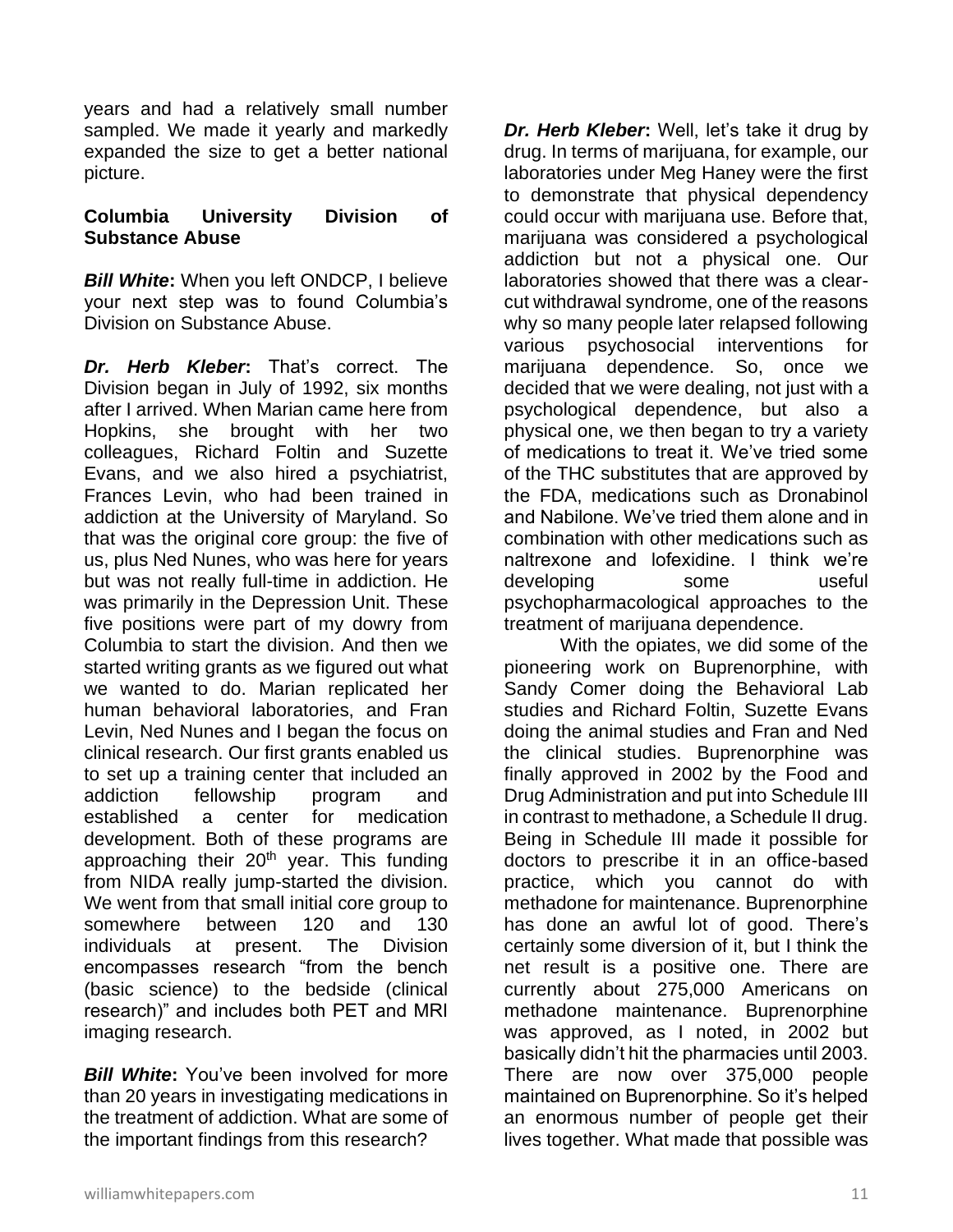the passage of a bill by Congress in 2000 called, "DATA," the Drug Abuse Treatment Act. And it was DATA that made it possible for physicians to prescribe Buprenorphine once the FDA had classified it as a Schedule III drug. I used some of the contacts I'd made as well as knowing how Washington worked to help with the passage of DATA. In addition, we're trying some interesting combinations to treat cocaine and have recently published the findings. Marian oversaw all of this, especially since my time was split between Columbia and CASA.

*Bill White***:** Dr. Kleber, in a related area, I'm recalling that wonderful retrospective piece you recently published on the history of methadone maintenance in the treatment of opiate addiction.

Could you share your views on that history and the current status of methadone maintenance in the United States?

*Dr. Herb Kleber***:** Yes, that was the JAMA [*Journal of the American Medical Association*] paper. Well, if you remember when Vince Dole first started his methadone maintenance programs, the Feds tried to close them down. Fortunately, he'd lined up some of the top New York law firms to help him, and he was able to keep his program going. Many programs that followed Vince also faced considerable challenges. Beyond Vince and his team, the person who played the biggest role initially in the spread of methadone maintenance in the United States was Jerry Jaffe, who served as the drug czar under Richard Nixon. Jaffe convinced Nixon that if he was going to be a law and order President, he needed to make methadone maintenance more widely available and to respond to addicted veterans returning from Vietnam. This is all described very nicely in David Musto's book, *A Hundred Years of Heroin*.

*Bill White***:** How do you view this split between the clinical research on methadone maintenance versus the continued stigma at public and professional levels linked to it and recent political moves to restrict availability of methadone, or in some cases even recommending that methadone programs be closed?

*Dr. Herb Kleber***:** Yes, and that includes Senator John McCain, whom I otherwise greatly admire. He introduced a bill, I think in 1999, that basically would have prohibited methadone for any longer than six months. Fortunately, that bill got tabled, sent to committee, and never saw the light of day. But I believe he still holds to that position. There's still a lot of stigma attached to methadone linking to this image of "giving dope to dope addicts." I think part of the problem is that currently, 90% of the methadone programs in California and I think 60% nationwide are private-for-profit, and the only way you really make money running a methadone program is if you decrease the number and the training of staff, so that psychiatrists become internists become psychologists become social workers become basically recovering counselors with caseloads of 60. I've been in the field for many years—I could not handle a caseload of 60.

You have a group of people who disagree with the concept of methadone maintenance, and then you have people who might be neutral or even supportive of methadone maintenance but who object to what they see as a very poor quality of such treatment. There has been concern, for example, by people like New York Mayor Giuliani about the lack of community reintegration of methadone patients, as exemplified by low rates of employment of MMT patients. The stigma attached to methadone may not change until some of these broader outcomes are addressed as part of methadone treatment, as was more likely the case in the early days of MMT; however, there will always be individuals who view methadone as one T.C. director did in the '60s: "I think methadone is a great idea. We should give money to bank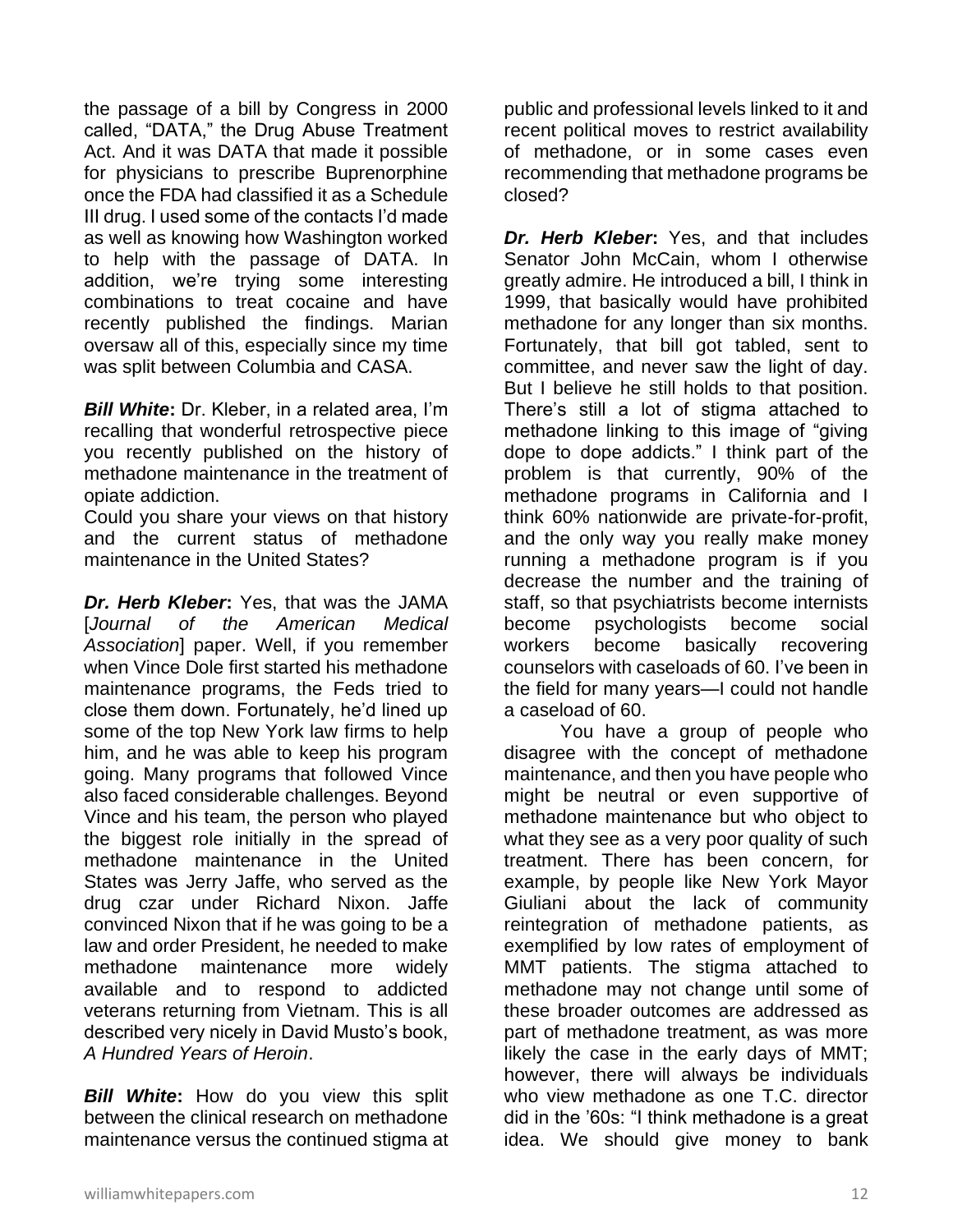robbers, women to rapists and methadone to addicts." Many view methadone and buprenorphine as simply maintaining the addiction. Opposition especially comes from programs and individuals espousing AA and the 12-Step movement. Many of them view these agents as simply substituting one addiction for another. You have eloquently written about such criticisms yourself.

# **CASA Lessons**

*Bill White***:** During your years at Columbia, you also served as Executive Vice President and Medical Director of CASA. What are some of the important lessons you took from your involvement in CASA?

*Dr. Herb Kleber***:** Joe Califano was able to assemble an extraordinarily distinguished board of directors and raise an enormous amount of money for CASA. CASA began around 1992 with a grant from the Robert Wood Johnson Foundation, and I think it now has about a \$50 million reserve. And they've come out with some very interesting policy papers—most recently a large volume on the treatment of addiction in the U.S. that points out the large gap between our knowledge base and what actually happens in most programs. I think they've done some good work in a number of areas. I left CASA when my wife got quite sick. Marian died from cancer in 2001 in the fall, and I left CASA around the end of 2000 because she was finding it increasingly difficult to spend the amount of time and energy on the division up here. I was half-time between CASA and the program here at Columbia. And as you know yourself, two half-time jobs is like three full-time jobs. So I don't feel I did as good a job at either Columbia or at CASA by being half-time each. It will be interesting to see where CASA goes from here now that Joe has retired as Chair.

# **Professional Writing**

*Bill White***:** When I mentioned to other people that I was going to be interviewing you, many wanted to know how on earth have you been such a prolific writer given all the other demands on your time?

*Dr. Herb Kleber***:** As you go along in life, you make choices, and one of the choices I made was the importance of my work in my life. So when I would come home in the evening, I often continued to work after dinner. I certainly didn't get any writing done during the day. I did my writing at night and on the weekends. Having married early, my children were all in college or out by the late 1970s which made it possible to work evenings without stinting on time with them. So, now, of course, my kids are all grown. My baby now is 49. So I have the three children and their spouses, six grandchildren, and I now have my first greatgrandchild, and in retrospect, it would have been nice to spend more time with the kids after they grew up and the grandkids. But you make some choices in life. And I loved what I was doing. I really did enjoy it. I didn't see it as a sacrifice. I saw it as a labor of love. In spite of that, my children have all turned out to be wonderful, warm, successful, and loving human beings.

#### **The Press, Medical Marijuana, and Agonist Therapy**

**Bill White:** You've often been brought into contact with the press and the media on some of the most controversial issues in our field. Do you have any reflections on your encounters with the media that you could share with others of us who find ourselves in those kinds of circumstances?

*Dr. Herb Kleber***:** Well, first assume that anything you tell reporters is gonna get out there. There are no secrets. Some reporters are better than others at respecting, "off the record." But in general, I don't say, "Off the record." I say what I mean, and I'm comfortable when they print it. I try and give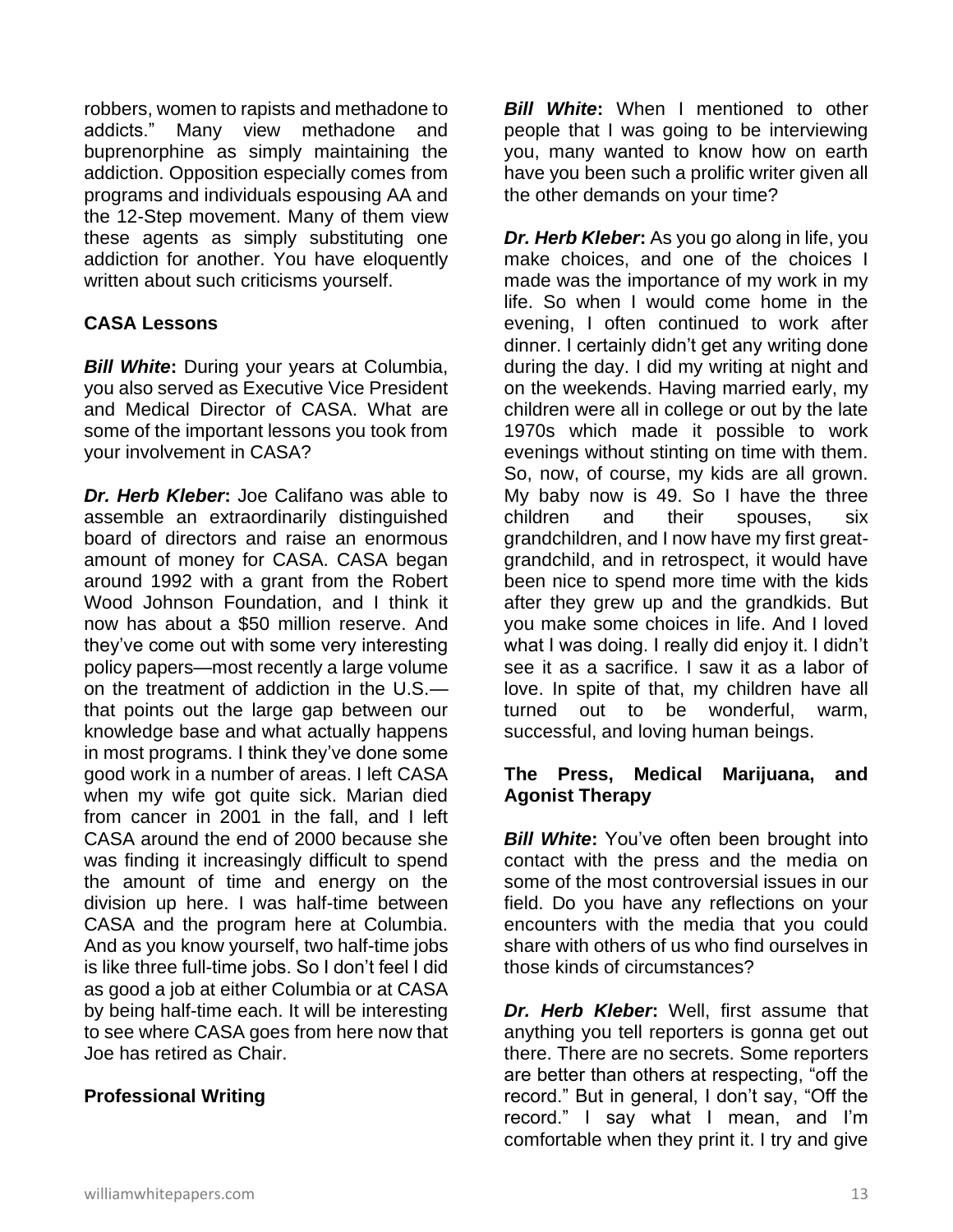my positions in a clear, logical way without the emotionality. There are certain things I feel very strongly about, and I do not hesitate to communicate such feelings.

*Bill White***:** Your recent publications on the use of marijuana in medicine would be one such example?

*Dr. Herb Kleber***:** Yes, I was recently asked to write a commentary for the *American Journal of Psychiatry* on this subject. It was entitled, "Physicians and Medical Marijuana," and it argued that physicians have no business being involved in this arena at all. We cannot as physicians prescribe something where the dose, the frequency, the duration, potency, and the purity are unknown. When I prescribe Prozac, I know exactly what I'm prescribing. You know, 20 milligrams once a day, and it's FDA-approved and we assume that it's pure; it's not contaminated and that if I say twenty milligrams, that's what you get. With medical marijuana, you have no notion of what the person is going to get. I believe there are important constituents in the marijuana plant that could eventually become FDA approved agents. But "Medical Marijuana" programs are not the way to go.

My favorite article on medical marijuana was an interview by a *New York Times* reporter of a physician in Colorado. The reporter was allowed to sit in on an interview with a patient requesting medical marijuana. The whole thing took less than five minutes, and there were basically two questions and no hands-on physical. "Do you have any conditions for which marijuana might be helpful" and the person answered, "Yes, my back is killing me." And, "Do you have any condition for which marijuana might be harmful?" "Of course not." "Go out and see my assistant. Pay her \$150, and she'll give you the medical marijuana card." And after the individual left, the doctor turned to the reporter and said, "I made a million dollars last year working only three days a week and the wonderful thing about this law

is you need a new card every year." So, I have little respect for most of the physicians that are involved in medical marijuana. There are some conditions for which marijuana might be quite helpful. They're limited and in fact, of the people in Colorado or California, less than 3% are taking the medical marijuana for any condition in which it has been shown to be helpful. That's one of the things I feel very strongly about and I'm happy to give interviews to reporters about it. To serve in such a role means that you have to stay abreast of all the latest research. My files on marijuana articles and policy issues take up a whole, huge filing cabinet drawer.

I also feel strongly about the role that agonists can play in the treatment of opioid dependence. One of the papers I want to write and which I have presented in a number of grand rounds is entitled "Opioid Agonists: Terminable or Interminable?" in which I argue that most of the people who get on drugs like Buprenorphine need to stay on them for years and that if they get off, the relapse rate and the overdose rate is very high. Eighty-two percent of the people who leave methadone maintenance are injecting opiates within one year. So there's very good data that indicates the relapse rate is high going back to Bill Martin's discovery in the 1950s at Lexington of a "protracted abstinence syndrome" (PAS) in opioid addiction that persists as much as six to nine months after your last dose. This is a physiologic withdrawal expressed psychologically in the form of sleeping difficulties, decreased energy, trouble concentrating, weird dreams, and most important, trouble coping with stress. I think the PAS is one of the reasons why the relapse rate is so high when you get off an agonist, and we're doing research now figuring out ways to get around the PAS.

I had symptoms very similar to opioidrelated PAS when I gave up smoking in the mid-1970s. I'd been smoking for about 25 years, and my children were very upset. They kept saying, "Daddy, we don't want you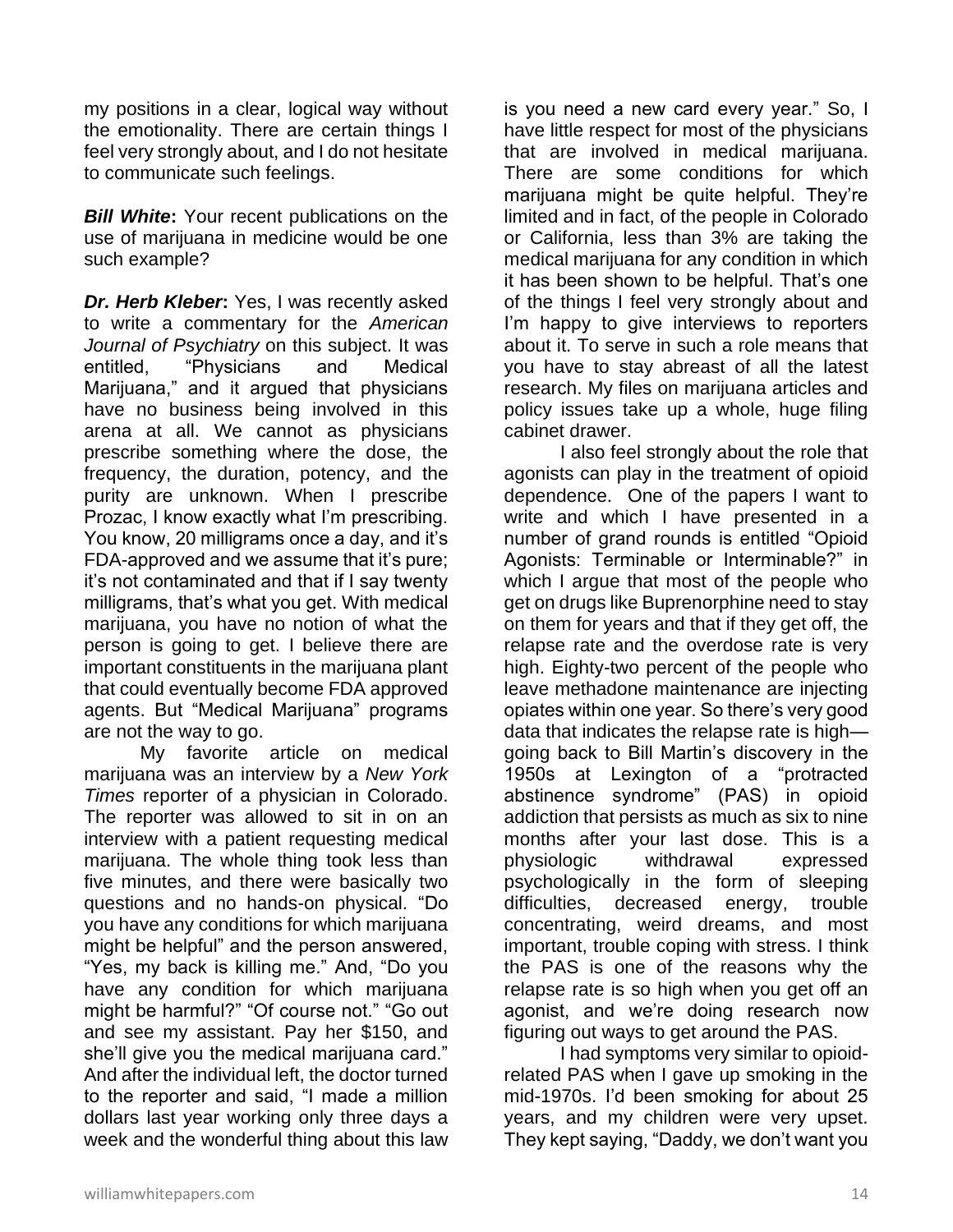to die." And I kept making lame excuses and then finally, I said, "Okay, I'm gonna stop." I tried on my own, I failed. I went to a hypnotist, failed. And finally, joined something called, "Smoke Enders" that Jackie Rogers had started. And that worked. It was a five-week program, and I think Jackie was way ahead of the times in developing a variety of techniques to help people cope with the various symptoms when you stop smoking at a time medications were not available to help with smoking cessation. Those methods worked for me, but for six months, I had trouble writing grants and papers and also had trouble sleeping. That's the period when most people resume smoking. Interestingly, we've discovered that marijuana withdrawal is identical to tobacco withdrawal, with one major exception: when you give up smoking, you gain weight; when you give up marijuana, you lose weight. Other than those effects on appetite and weight, the two withdrawal syndromes are very similar.

# **Career Reflections**

*Bill White***:** When you look back over what has now been a very long career in addiction psychiatry, what do you feel best about?

*Dr. Herb Kleber***:** I feel my major contribution has been the legacy of the people I've mentored who are still in the field and very productive. The group at Yale still consists of a lot of the people I trained when I started the division there. And likewise, we have a wonderful group of people here at Columbia that I have mentored and others who I mentored at Yale and Columbia who have gone to other places. Many of these people will go on to make more important contributions than I've made.

*Bill White*: How do you approach young people who are exploring working in the addictions field?

*Dr. Herb Kleber***:** Well, first, I want to find out why they wish to work in the field. Is this an intellectual interest? Is it about a family member who had or has a problem with addiction? I try and get some feel of why they're interested and then expand on that in terms of what a wonderful field it can be. Then I let them know it will not be easy and what he or she is likely to encounter. I talk over the options with them regarding their relative interests in basic research, clinical research, or primary clinical practice. I love research, but I also am happy to turn out well-trained clinicians who love to treat patients and who are good at it. It's been fun offering such guidance. I tell my young faculty that I have one of the greatest gifts that God could give a person, which is waking up every morning and looking forward to what I'm going to do. That includes seeing patients as well as the research and the mentoring.

*Bill White:* You know, in fact, that's probably my final question that I want to pose to you because I've so greatly admired this incredible enjoyment you have of your work and the very warm relationships you had with people at all levels of the field, and many people when I've mentioned your name have asked me how you've maintained that vitality and optimism in a field that you and I both know can really chew people up if they're not very careful in terms of how they manage their role in it.

*Dr. Herb Kleber*: Let me tell you one of my favorites quotes. The deputy drug czar position required Presidential nomination and Senate confirmation. I was a Republican nominee of President George H.W. Bush, and the Senate committee was chaired by Ted Kennedy, so it was a rigorous committee meeting. Near the end, Senator Kennedy said, "Well, Dr. Kleber, you've been in the field for many years. How have you managed to keep up your optimism and energy and enthusiasm?" No one had ever asked me that. So I thought for a moment